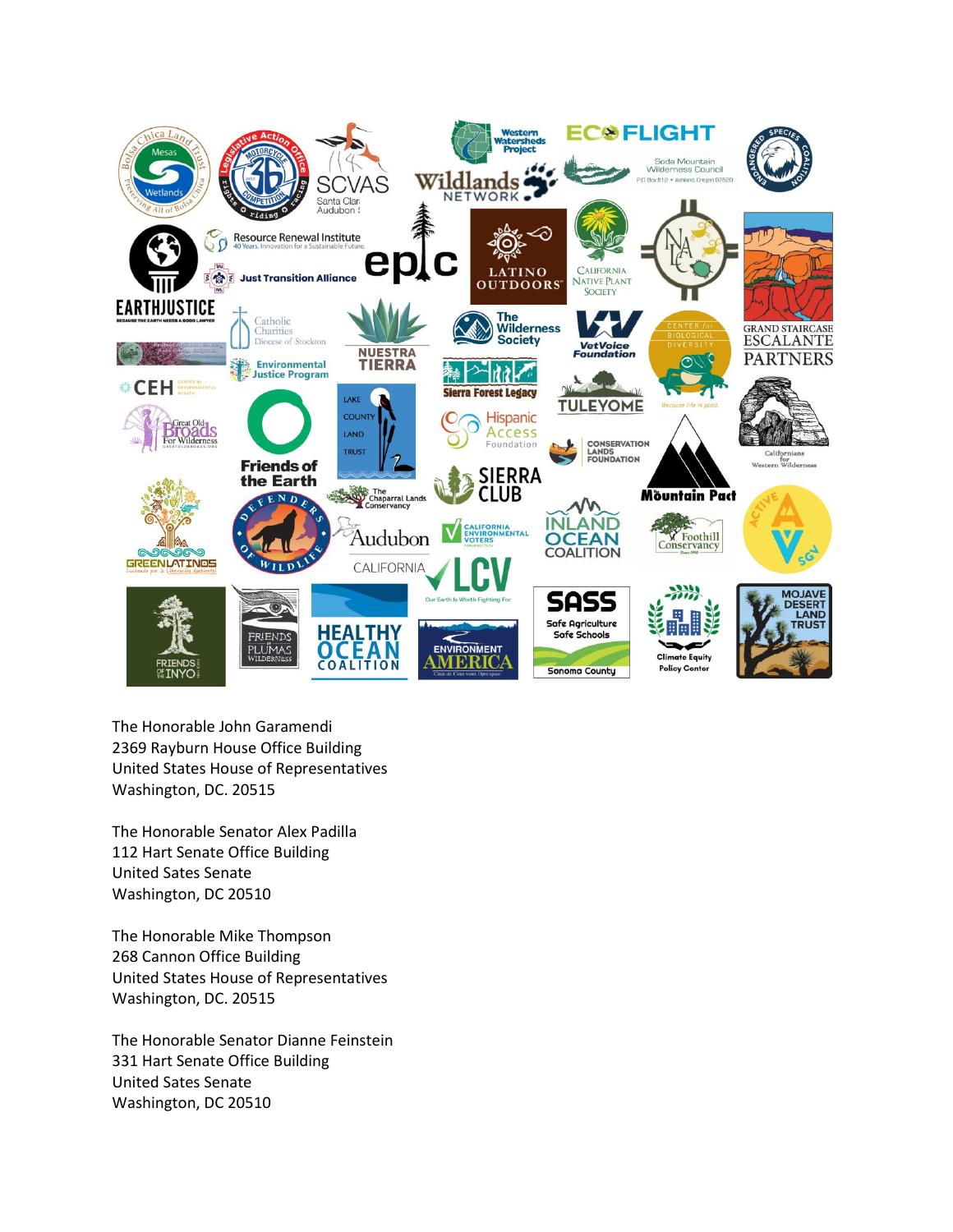Dear Representative Garamendi, Representative Thompson, Senator Padilla, and Senator Feinstein:

We are writing to thank you and support the Berryessa Snow Mountain National Monument Expansion Act, H.R. 6366 and S. 4080, which would add BLM managed land in the Lake County portion of Walker Ridge, known as Molok Luyuk or Condor Ridge in Patwin, to Berryessa Snow Mountain National Monument. Ensuring that federally recognized tribes can co-manage and steward the land with their federal partners and renaming it Molok Luyuk honors its cultural significance. The bill will protect this remarkable land from the industrial development that continues to threaten it and ensure its appropriate protection, restoration, and management.

Condor Ridge, Molok Luyuk, is a remarkable ecological treasure commanding views of much of Northern California. The landscape supports many habitats including chaparral, grasslands, forests of pine and cypress, oak woodlands, and areas influenced by serpentine soils, which are derived from ancient sea floor. Molok Luyuk is one of the most important areas of rare serpentine plant habitat in the state with a long list of documented species, including the beautiful blue Indian Valley brodiaea. It is also home to imperiled wildlife including bald and golden eagles, badgers, and peregrine falcons. In addition, Molok Luyuk is a recognized wildlife migration pathway for a multitude of species, including tule elk, mountain lion, black bear, and bobcat. Molok Luyuk is steeped in thousands of years of rich history and is culturally significant to numerous Native American tribes. Proper management is necessary to preserve these unique lands and their resources while also ensuring continued recreation opportunities that provide an important boost to the local economy.

The addition of Condor Ridge, Molok Luyuk, to the Monument will preserve this irreplaceable biological and cultural hotspot and protect public enjoyment of the lands. We thank you for introducing the Berryessa Snow Mountain National Monument Expansion Act and your efforts to protect the ecological and cultural treasures of Walker Ridge.

Sincerely,

Sandra Schubert Executive Director Tuleyome

Shanna Edberg Director of Conservation Programs Hispanic Access Foundation

Elyane Stefanick California Program Director Conservation Lands Foundation

Megan Kaun Director Sonoma Safe Ag Safe Schools

Kelly Herbinson & Cody Hanford Joint Executive Directors Mohave Desert Land Trust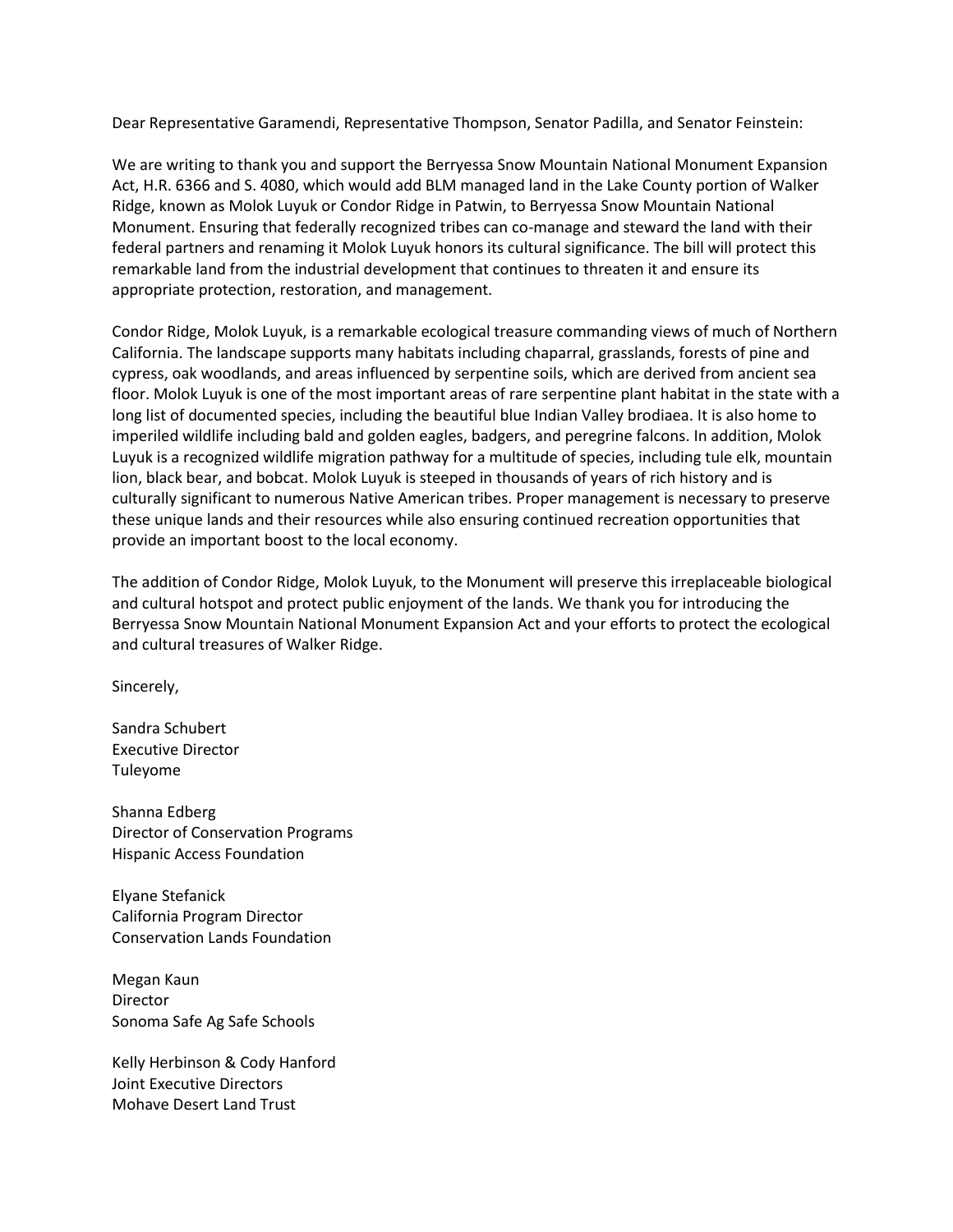David Diaz Executive Director Active San Gabriel Valley

Pamela Flick California Program Director Defenders of Wildlife

Laura Cunningham California Director Western Watersheds Project

Anna Stimmel Senior Attorney Earthjustice

Shelley Silbert Executive Director Great Old Broads for Wilderness

Jose Bravo Executive Director Just Transition Alliance

Kaya Allan Sugerman Director of Illegal Toxic Threats Center for Environmental Health

David Hogan Executive Director The Chaparral Lands Conservancy

Angel D. Peña Executive Director Nuestra Tierra Conservation Project

Michael Lynes Director of Public Policy Audubon California

Olivia Juarez Public Lands Program Director GreenLatinos

Darrel Jury President Friends of Plumas Wilderness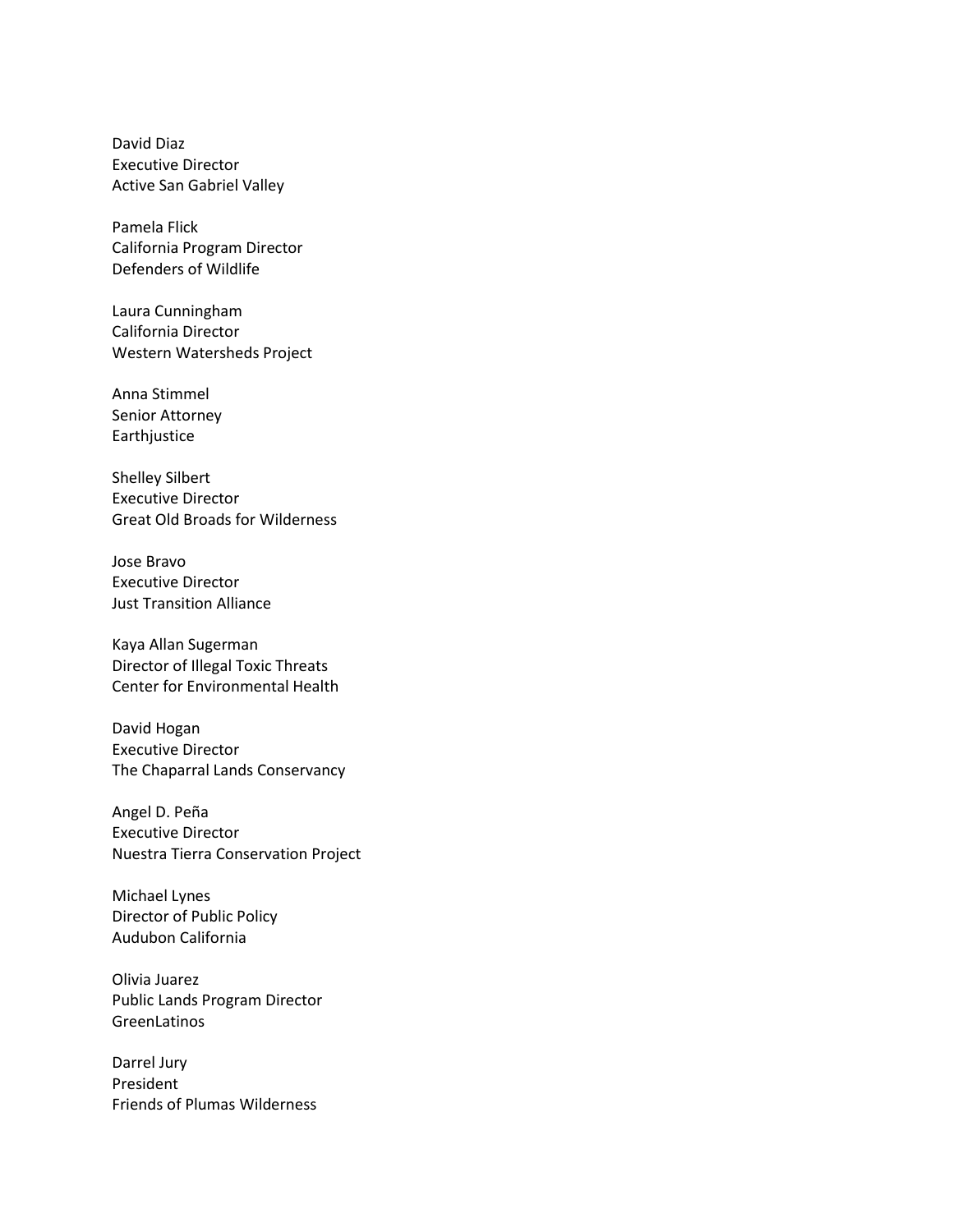Jora Fogg Policy Director Friends of the Inyo

Lisa Belenky Senior Attorney Center for Biological Diversity

Melissa Jung Program and Outreach Manager Inland Ocean Coalition

Janessa Goldbeck CEO Vet Voice Foundation

Aaron McCall Federal Advocacy Coordinator California Environmental Voters

Sara Zimmerman Director Climate Equity Policy Center

Chance Cutrano Director of Programs Resource Renewal Institute

Jane Pargiter Executive Director EcoFlight

Matthew Simmons Staff Attorney Environmental Protection Information Center

Benjamin Alexandro Senior Government Affairs Advocate League of Conservation Voters

Ellen Montgomery Public Lands Campaign Director Environment America

Laura Deehan State Director Environment California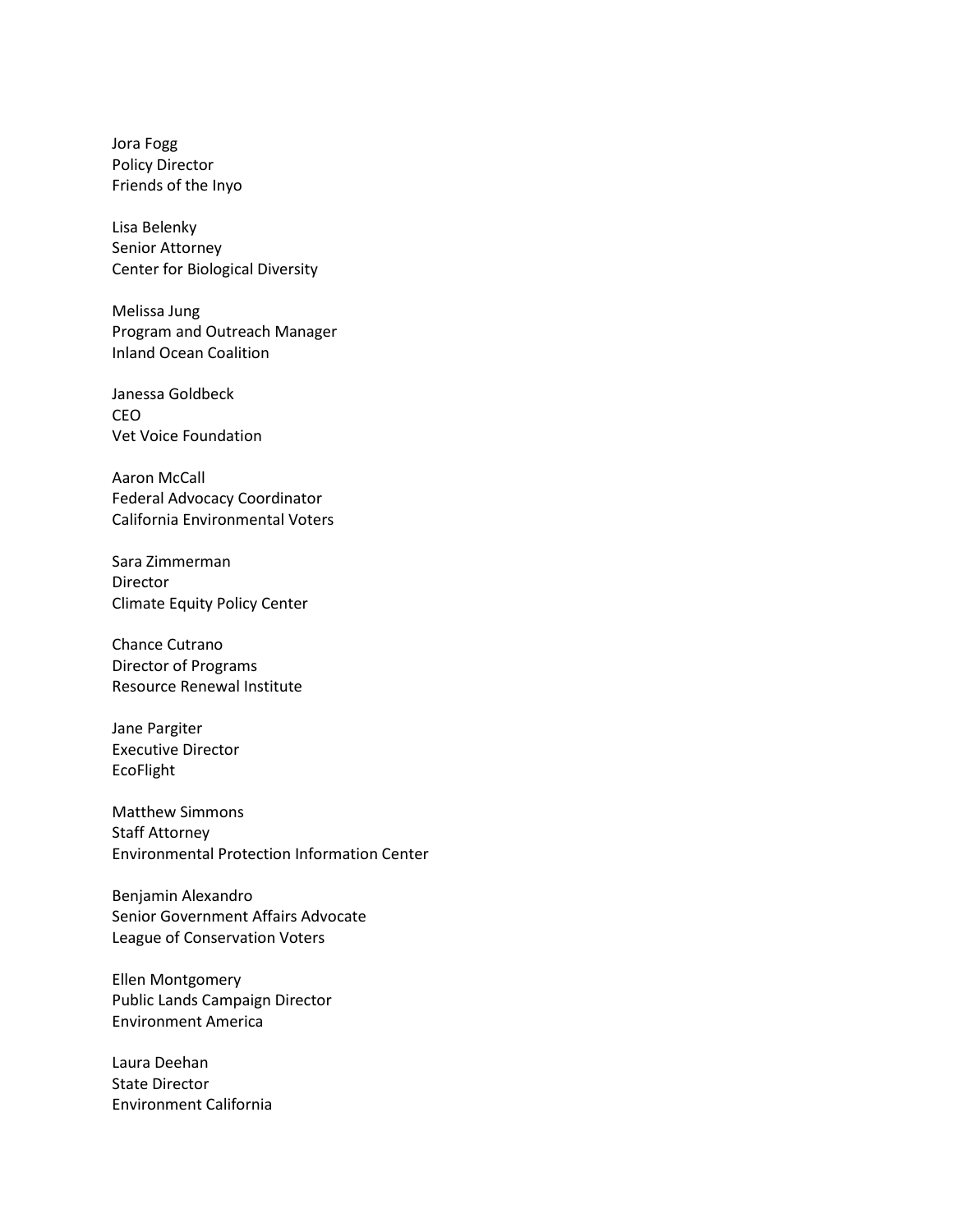Megan Fiske Executive Director Foothill Conservancy

Michael Madrigal (Cahuilla) President Native American Land Conservancy

Anna Peterson Executive Director The Mountain Pact

Nick Jensen Conservation Program Director California Native Plant Society

Susan Britting Executive Director Sierra Forest Legacy

John Dunmore Policy Associate Sierra Club

Kiara Tringali Government Relations Representative The Wilderness Society

Ector Olivares Program Manager- Environmental Justice Catholic Charities of Stockton

Amanda Martin Executive Director Lake County Land Trust

Jenna Valente Director of Advocacy Healthy Ocean Coalition

Mari Galloway California Program Manager Wildlands Network

Raena Garcia Campaigner Friends of the Earth